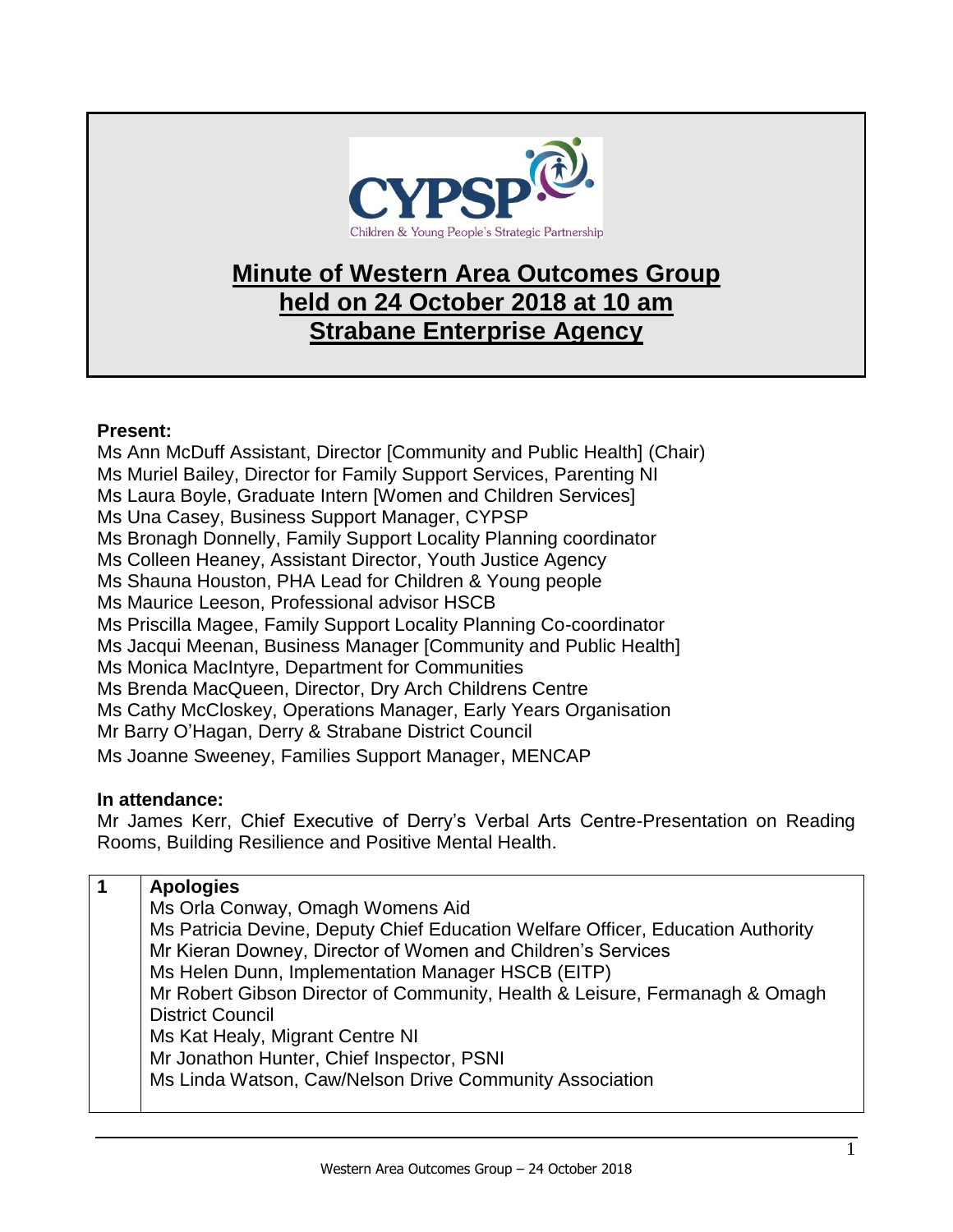| $\overline{2}$ | Notes of Previous Meeting held on 29 August 2018                                                                                                                                                                                                                                                                                                                                                                                                                                              |
|----------------|-----------------------------------------------------------------------------------------------------------------------------------------------------------------------------------------------------------------------------------------------------------------------------------------------------------------------------------------------------------------------------------------------------------------------------------------------------------------------------------------------|
|                | Minutes of the previous meeting held on 29 August 2018 were agreed as an accurate                                                                                                                                                                                                                                                                                                                                                                                                             |
|                | and true record of discussions.                                                                                                                                                                                                                                                                                                                                                                                                                                                               |
|                |                                                                                                                                                                                                                                                                                                                                                                                                                                                                                               |
| $\mathbf{3}$   | <b>Matters Arising</b><br>Ms McDuff welcomed Ms Houston to the meeting. Ms Houston informed members<br>that she will be taking over from Cathy Mullan as the PHA lead for Children and<br>Young people in the Western area.                                                                                                                                                                                                                                                                   |
|                | <b>Membership Update</b><br>Ms Casey informed members that there have been many applications for the West<br>and following conversations with Mr Kieran Downey, she informed members that<br>letters should be received soon.<br>Ms McDuff acknowledged how well the group works as a full cohort is always in<br>attendance.<br>Ms Donnelly also suggested that individuals currently on the waiting list could<br>become involved in working with Locality Planning Groups.                 |
| 4              | <b>Update from Locality Planning Groups</b><br>Ms Magee referred to Locality Planning Group report document and updated<br>members.<br>Discussions took place regarding the closure of the daycare in Fermanagh and the<br>noticeable trend of mothers experiencing postnatal depression who have little<br>immediate family support systems and may have partners who work away from<br>home.                                                                                                |
|                | Mrs. Magee confirmed that she has linked with businesses in the Community to<br>ascertain their interest in the Period Poverty Initiative. She has also linked with the<br>Community Foundation NI who has £3.5 million in grants, the PHA, Dept of Health<br>and Helen Harley, Community Development, Derry City and Strabane District<br>Council. Mrs. Magee advised that she will be linking in with Youth Clubs & Post<br>Primary Schools to encourage them to sign up to the initiative. |
|                | Ms. Donnelly informed members that all post primary schools, community and<br>voluntary organisations will be contacted in regards to providing free sanitary<br>products, agreeing that a proposal will be completed on how best to distribute this.                                                                                                                                                                                                                                         |
|                | Mrs. Magee reported that both Locality groups have had their standards review<br>completed and positive feedback was delivered.                                                                                                                                                                                                                                                                                                                                                               |
|                | Ms. Casey added that she carried out a Members Audit which enabled members to<br>share their thoughts on the process of Locality planning. She informed the group that<br>a good response rate was received overall.                                                                                                                                                                                                                                                                          |
|                | Members discussed the issues around "Sharenting" regarding the impact this can<br>have on children and Digital safeguarding in relation to online betting and gambling.                                                                                                                                                                                                                                                                                                                       |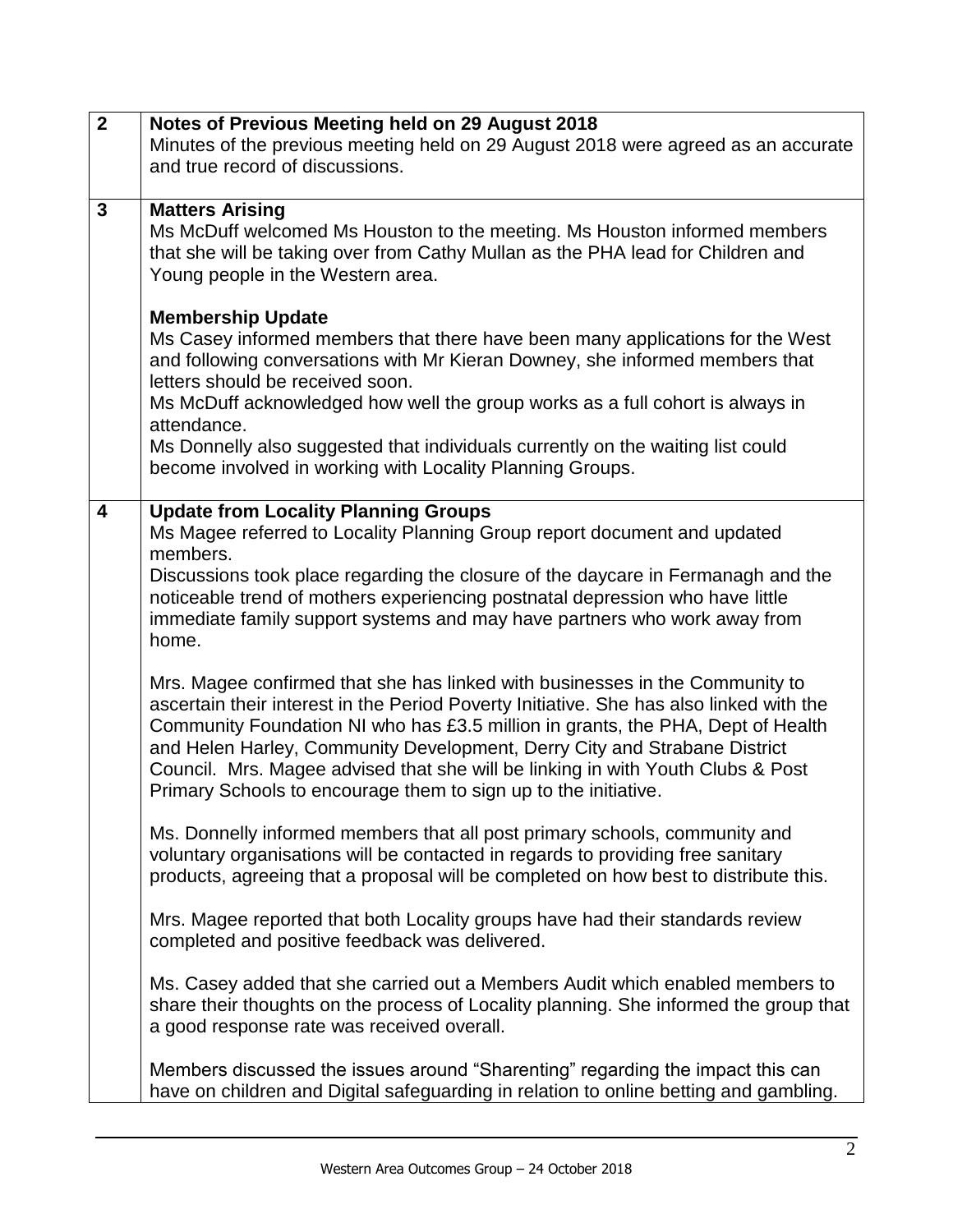| 5 | Action:<br>Ms Casey will share the Members Audit Response at next meeting.<br>Sonia and Debbie are to be invited to the next Western area Outcomes group<br>re: Sharenting to look at the different avenues that this could be shared with<br>parents.<br>Members are asked to start thinking about the commissioning plan for the Best<br>start in life.<br>Ms McDuff encouraged all members to view the Resilience Film -"The Biology of<br>Stress and the Science of Hope". Ms McDuff explained the importance of making the<br>Western Trust "Trauma-informed" and advised members to encourage parents to<br>view the film to initiate a general discussion.<br>Action:<br>Ms Donnelly agreed to invite Mr Sean McCrory, MACE, to the next WAOG<br>meeting in December 2018.<br>Ms Priscilla Magee is to contact the Social work lead-Ms Campbell, regarding<br>the Antipoverty Framework.<br><b>Early Intervention Updates</b><br><b>Emotional Health and Wellbeing Strategy</b><br>Members were informed about the increased volume of demand within Autism<br>services adding that this has become a regional issue, and a regional approach<br>should be taken to look at the problem.<br>Ms McDuff further added that all practices should be examined across the Trusts to |
|---|---------------------------------------------------------------------------------------------------------------------------------------------------------------------------------------------------------------------------------------------------------------------------------------------------------------------------------------------------------------------------------------------------------------------------------------------------------------------------------------------------------------------------------------------------------------------------------------------------------------------------------------------------------------------------------------------------------------------------------------------------------------------------------------------------------------------------------------------------------------------------------------------------------------------------------------------------------------------------------------------------------------------------------------------------------------------------------------------------------------------------------------------------------------------------------------------------------------------------------------------------------------------------------------|
|   | consider the best approaches regarding the pathway to services. Ms McDuff also<br>suggested separating Autism and ADHD services utilising skilled staff to carry out                                                                                                                                                                                                                                                                                                                                                                                                                                                                                                                                                                                                                                                                                                                                                                                                                                                                                                                                                                                                                                                                                                                  |
|   | interventions and exploring training universities.<br>Action:                                                                                                                                                                                                                                                                                                                                                                                                                                                                                                                                                                                                                                                                                                                                                                                                                                                                                                                                                                                                                                                                                                                                                                                                                         |
|   | The attached Services Framework document to be circulated to members.<br>Ms. Sweeney also added the importance of building capacity for families that are<br>waiting on a diagnosis for their child, which could involve peer support networks.<br>Support such as offering short-break facilities should be reinforced to families.                                                                                                                                                                                                                                                                                                                                                                                                                                                                                                                                                                                                                                                                                                                                                                                                                                                                                                                                                  |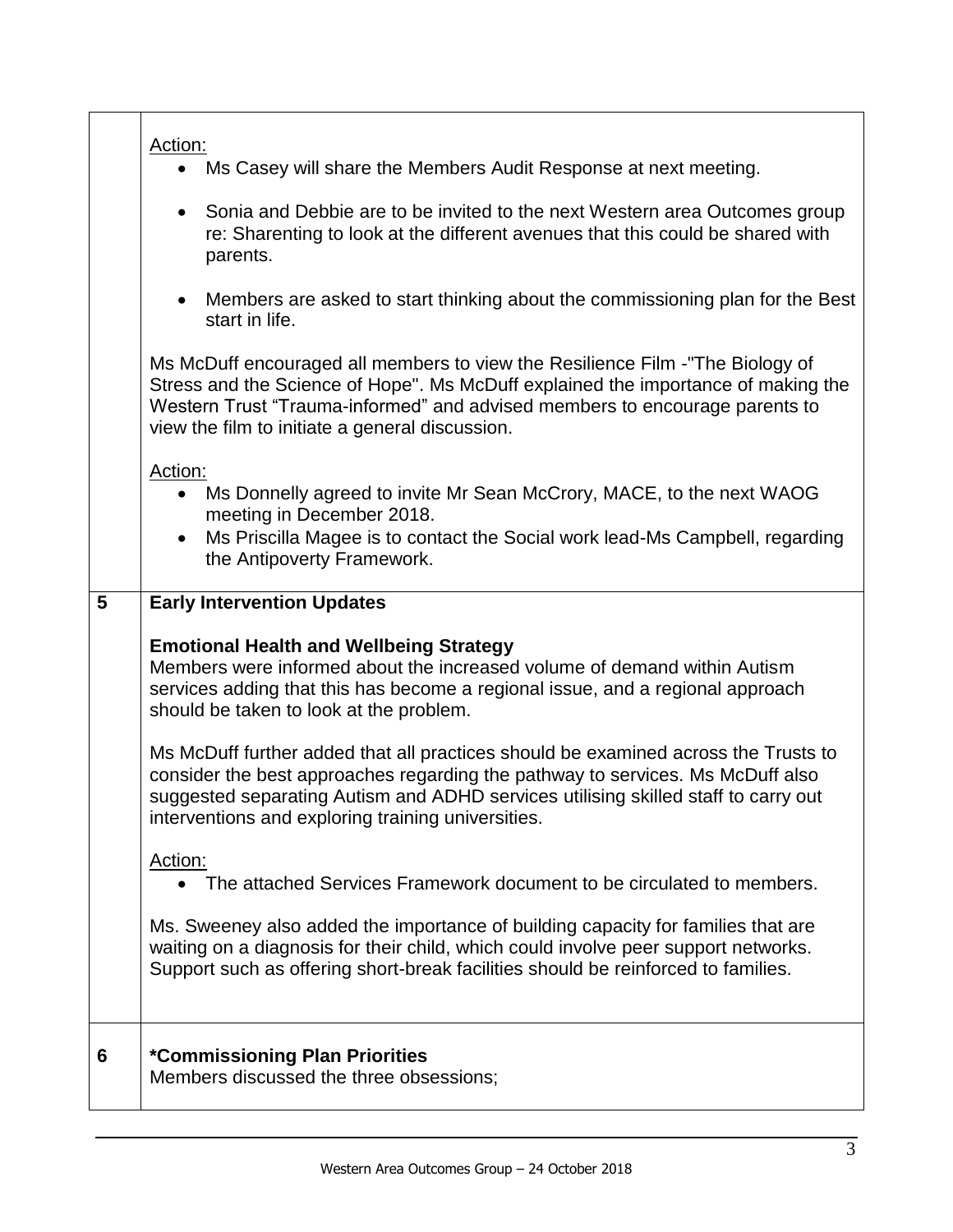- Every Child has the best start in life.
- Promote the safety of our Children and Young people.
- Work together to include the Voice of Children and Young people.

Ms Donnelly provided an update on the Voice of Young people with Mr Tom Cassidy leading the Trusts youth anticipation groups. Ms Donnelly also informed members about the new Youth 19 website which will deliver all programs and activities.

Members agreed that past expenditure was carried out appropriately. The prospect of future spend was discussed amongst members with agreement that expenditure needs to occur now and within the next two years with particular emphasis on poverty issues.

Action:

- Ms Donnelly agreed to present the Holiday Hunger reports as soon as possible.
- Ms McDuff requested members to consider possible actions when organisations are "Trauma-aware".

It was suggested that as the two obsessions are integrated, it would be appropriate to combine the 50k funding into one which would cover both areas.

Members discussed the peak times for Holiday Hunger such as Easter and Halloween, with Ms McDuff requesting a plan for expenditure for the Easter holidays, with emphasis on achieving value from spend.

Ms Monica McIntyre informed members that a workshop is set up with DE. It was suggested that inviting a young person to attend this workshop would represent the obsession "Including the Voice of Young people."

Regarding the safety element, there is to be a discussion with Debbie to develop a program which a part-time facilitator could deliver.

Ms McIntyre reported to members that sports coordinators have now been taken out of schools and it was suggested that the Healthy Kidz program could pilot future work with schools.

Action:

- Ms McDuff and Ms Donnelly to have further discussions about Traumainformed organisations.
- Ms Donnelly and Ms Priscilla Magee to link together regarding the proposals which needs to be completed by November 2018.
- A subgroup meeting to be organised for the  $12<sup>th</sup>$  November 2018 at Foyle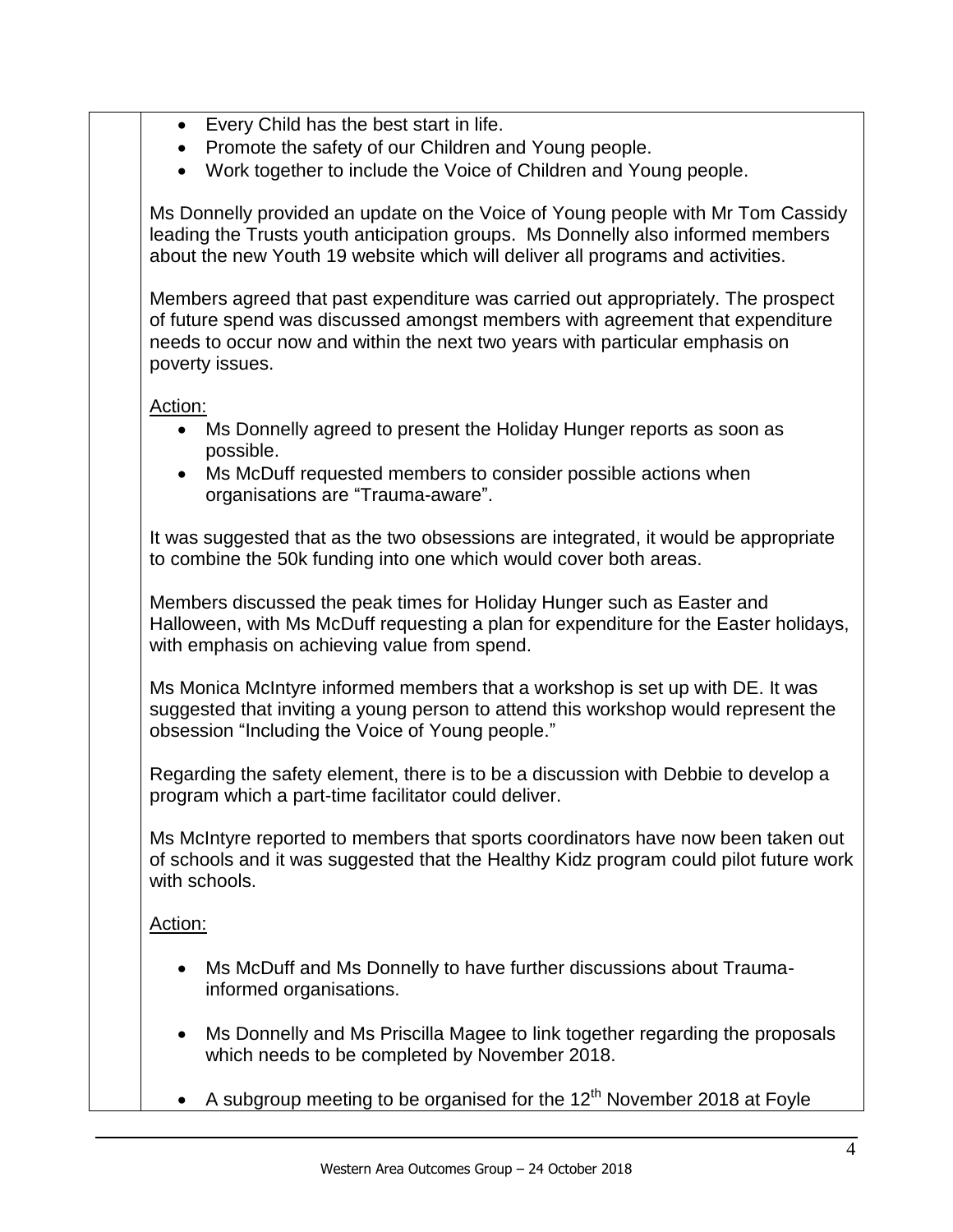|                | Arena.                                                                                                                                                                                                                                                                                                                                                                                                                                                                                                                                                                                                                                                                                                                               |
|----------------|--------------------------------------------------------------------------------------------------------------------------------------------------------------------------------------------------------------------------------------------------------------------------------------------------------------------------------------------------------------------------------------------------------------------------------------------------------------------------------------------------------------------------------------------------------------------------------------------------------------------------------------------------------------------------------------------------------------------------------------|
|                | Ms Priscilla Magee will speak to Marian within CAHMS regarding Digital<br>Safeguarding.                                                                                                                                                                                                                                                                                                                                                                                                                                                                                                                                                                                                                                              |
|                | Ms McDuff emphasised the importance of this process occurring over the next two<br>years in order to make an impact.                                                                                                                                                                                                                                                                                                                                                                                                                                                                                                                                                                                                                 |
|                | <b>Presentation-Reading Rooms, Verbal App</b><br>Mr James Kerr was welcomed to the meeting. Mr Kerr gave a presentation on the<br>Reading Rooms project. The project is a high quality outreach programme of<br>reading-based activity, designed to improve health and social wellbeing amongst<br>children and adults and provides a supportive environment for those who are in need<br>or most vulnerable. The literature is read aloud by a volunteer facilitator who is<br>trained and accredited, with discussion breaks incorporated to encourage reflection<br>among the group. Currently individuals and communities are finding it difficult and<br>time-consuming when developing language-based storytelling programmes. |
|                | Mr Kerr informed members of the Verbal App which is currently in development. The<br>aim of the app is to assist trained volunteers on the selection of short stories which<br>will cut down on time, paper and overall workload.                                                                                                                                                                                                                                                                                                                                                                                                                                                                                                    |
|                | Mr Kerr asked members for their feedback regarding the proposed app. Members<br>acknowledged the benefits of this app in terms of accessibility and efficiency.<br>Members also discussed the potential drawbacks of the Verbal App with Mr Kerr<br>welcoming constructive feedback.                                                                                                                                                                                                                                                                                                                                                                                                                                                 |
| $\overline{7}$ | SBNI Neglect Strategy 2018 - 2022<br>For mention. Ms McDuff requested members to review this and to mention this in the<br>Matters Arising for the next December 18 meeting.                                                                                                                                                                                                                                                                                                                                                                                                                                                                                                                                                         |
| 8              | <b>Safeguarding</b>                                                                                                                                                                                                                                                                                                                                                                                                                                                                                                                                                                                                                                                                                                                  |
|                | <b>WASP Minutes</b><br>Ms McDuff advised members that Mr Downey requests members to be aware of the<br>Western Area Safeguarding Panel group. Mr Downey advised that members to<br>attend future meetings if any issues need to be discussed.                                                                                                                                                                                                                                                                                                                                                                                                                                                                                        |
| 9              | <b>CYPSP Think Family Sub Group/Hidden Harm</b><br>Ms Casey advised members that she will follow this up.<br>Ms McDuff informed members of the Young Carers group which involves Barnardos<br>and Action for Children integrating young people into activities with the intention of<br>building resilience.                                                                                                                                                                                                                                                                                                                                                                                                                         |